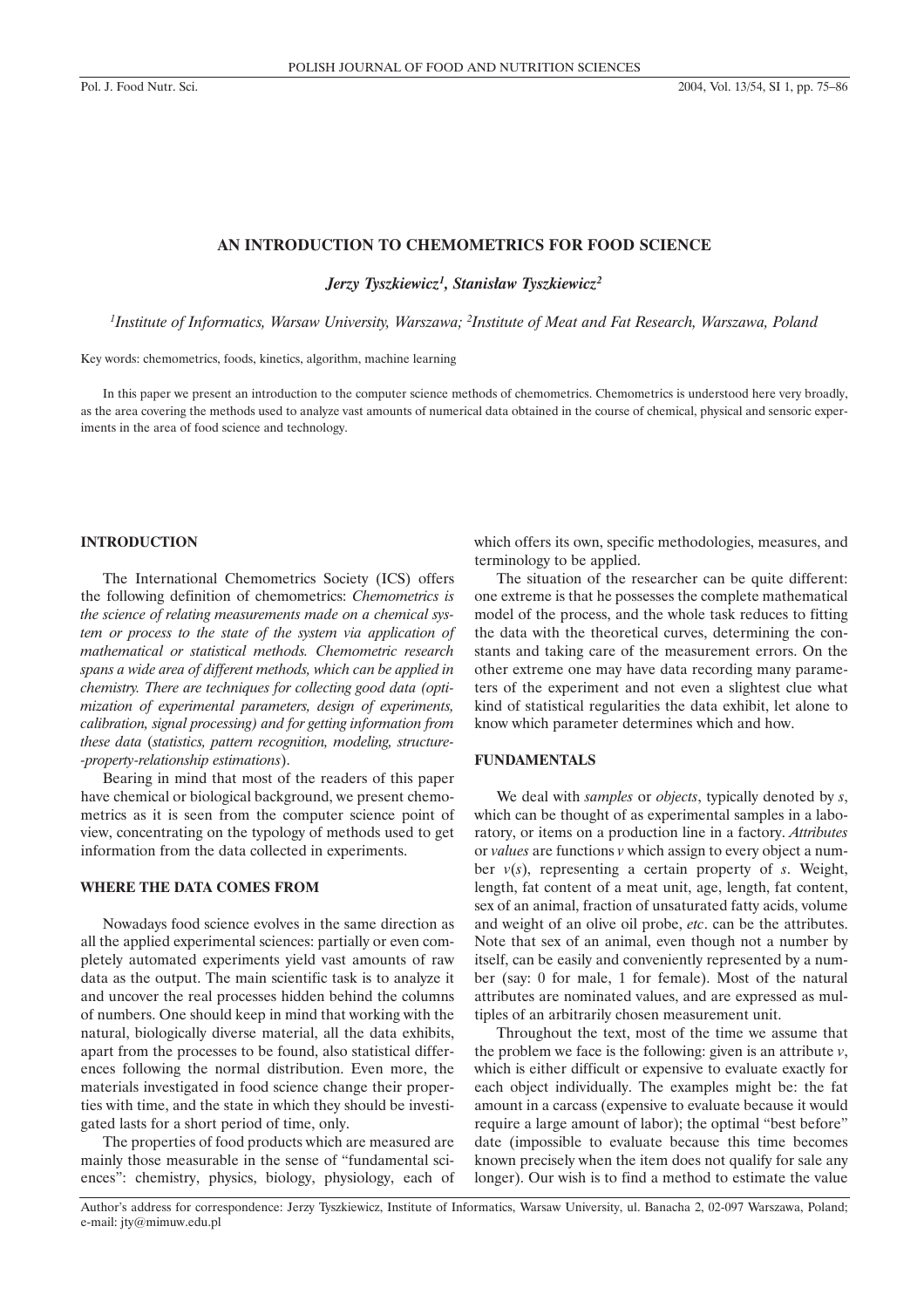$v(s)$ , as accurately as possible, by the value  $f(v_1(s),..., v_n(s))$ of a function *f*, which can be computed given the values of the attributes  $v_1(s),..., v_n(s)$  which in turn can be evaluated easily and cheaply. So we seek a methodology to find such functions *f*, given the list of easy to evaluate attributes of *s*.

Summing up, our data are vectors of numbers, of fixed length. In our terminology, each vector is the sequence  $v(s)=(v_1(s),..., v_n(s))$  of the values of certain attributes of the object *s*. Besides that, we have a number of vectors:  $v(s_1)$ ,..., $v(s_N)$ , for which the values of the target attribute v are known. These are the reference values.

The progress of the chemometrics is due to the combined impact of two fundamental factors: (i) the progress of the instrumental methods, which enlarges the list of easily evaluable attributes; and (ii) the progress in the methodology of determining approximations of an attribute by functions of other attributes.

The first of them is driven by the advances of the "fundamental sciences" we have already mentioned: chemistry, physics, biology and physiology.

This text deals almost exclusively with the second component above, describing some of the methods offered by mathematics, statistics and computer science for the purpose of analyzing data gathered using the methods of the respective "fundamental sciences".

## **DISTRIBUTIONS AND STATISTICS**

As a result of an experiment we get datasets of various formats. From both scientific and practical standpoint the data should represent important qualitative and quantitative characteristics of the objects which have undergone experimental examination. The quantitative characteristics are generally expressed in the widely accepted units of the SI system.

For the processing purpose, the quantitative data is expressed as floating point numbers of certain precision (number of decimal places). Further processing is done using the same precision. This seems obvious, but has some non-obvious consequences.

One of them is that *numerical errors* may occur. They are caused by the fact that, *e.g.* a product of two very large numbers, which are representable in the given precision, may well be too large to be representable itself. In this case, the result of the multiplication can be quite unpredictable, and depends on the software and hardware used to process the data. A similar phenomenon can happen on the opposite end of the precision scale: a multiple of two numbers which are positive may be calculated as 0 because the real positive result of the multiplication is too close to 0 to be representable in the given precision as a nonzero number. And, of course, even if these extreme errors do not occur, still significant digits of the data can get lost in the processing, if they are located close to the extremes.

These problems can be easily avoided by choosing a reasonable multiple of the basic unit to represent the data in numerical form. The available choices of the multiples range from tera (prefix T), which is  $10^{12}$  to atto (prefix a), which is  $10^{-18}$ ; therefore there is always a choice for which the numbers are within a reasonable range.

Besides the errors introduced by the computer processing itself, there are of course measurement errors, unavoidable in experimental sciences. Certainly, the accuracy of the calculated values cannot exceed the accuracy of the input data. In case the real measurement error  $\Delta v$  of the value v is difficult to estimate as an absolute value, it can be estimated in terms of a relative error  $\delta v$  according to the formula:

$$
\delta v = \frac{10}{d \cdot 10^{n-1}} = \frac{1}{d} 10^{2-d}
$$

where *d* is the first significant digit of the approximation, and *n* is the number of the significant digits.

In most of the cases, the final results of the computations depend on many parameters  $v_i$  of the initial, raw data, each of which contributes its own error to the final error of the computed value  $v=f(v_1,v_2,...)$ . If the errors of  $v_1, v_2,...$  are  $\Delta v_1$ ,  $\Delta v$ <sub>2</sub>,..., then the error  $\Delta v$  of the result can be estimated as:

$$
\Delta v = \left| \frac{\partial f}{\partial v_1} \right| \Delta v_1 + \left| \frac{\partial f}{\partial v_2} \right| \Delta v_2 + \dots
$$

The above formula is particularly useful for estimating errors of parameters represented as dimensionless numbers. Such numbers are quantities which describe a certain physical system and which are a pure numbers without any physical units. They are typically defined as products or ratios of quantities which do have units, in such a way that all units cancel. Their importance is based on the fact that two systems, which have the same dimensionless number, are quite similar to each other.

In practice, the estimation of the measurement errors is done experimentally. One performs a large number of identical experiments in identical conditions. The distribution of the measured values of the quantity under investigation often gives sufficient information about the measurement errors. Typically this distribution follows the normal distribution with a certain expected value  $\mu$  and standard deviation  $\sigma$ . They are called the estimators of that distribution. It is usually the case when the error is a consequence of many independent factors, none of which dominates the others. The well-known formula for the normal distribution is:

$$
f(v) = \frac{1}{\sigma \sqrt{2\pi}} \exp\left(\frac{(v - \mu)^2}{2\sigma^2}\right).
$$

.

For a sufficiently large set of *n* measurements mean (average, expected value)  $\mu$  (no matter whether for a normal distribution or any other one) is estimated as the average of the measurements:

$$
\mu \cong \overline{\nu} = \frac{1}{n} \sum_{i=1}^n v_i
$$

The expected value  $\bar{v}$  itself is also distributed according to the normal distribution with standard deviation  $\sqrt[n]{n}$ . The latter value is assumed to be the average error of the average, while the standard deviation is estimated as:  $\sigma_{\overline{v}} = \frac{\sigma}{\sqrt{r}}$ 

$$
\sigma \cong Sv = \sqrt{\frac{1}{n-1} \sum_{i=1}^{n} (v_i - \overline{v})^2}
$$

. Standard deviation is a square root of the variance  $var(v)$ , whose formula can be seen under the root sign.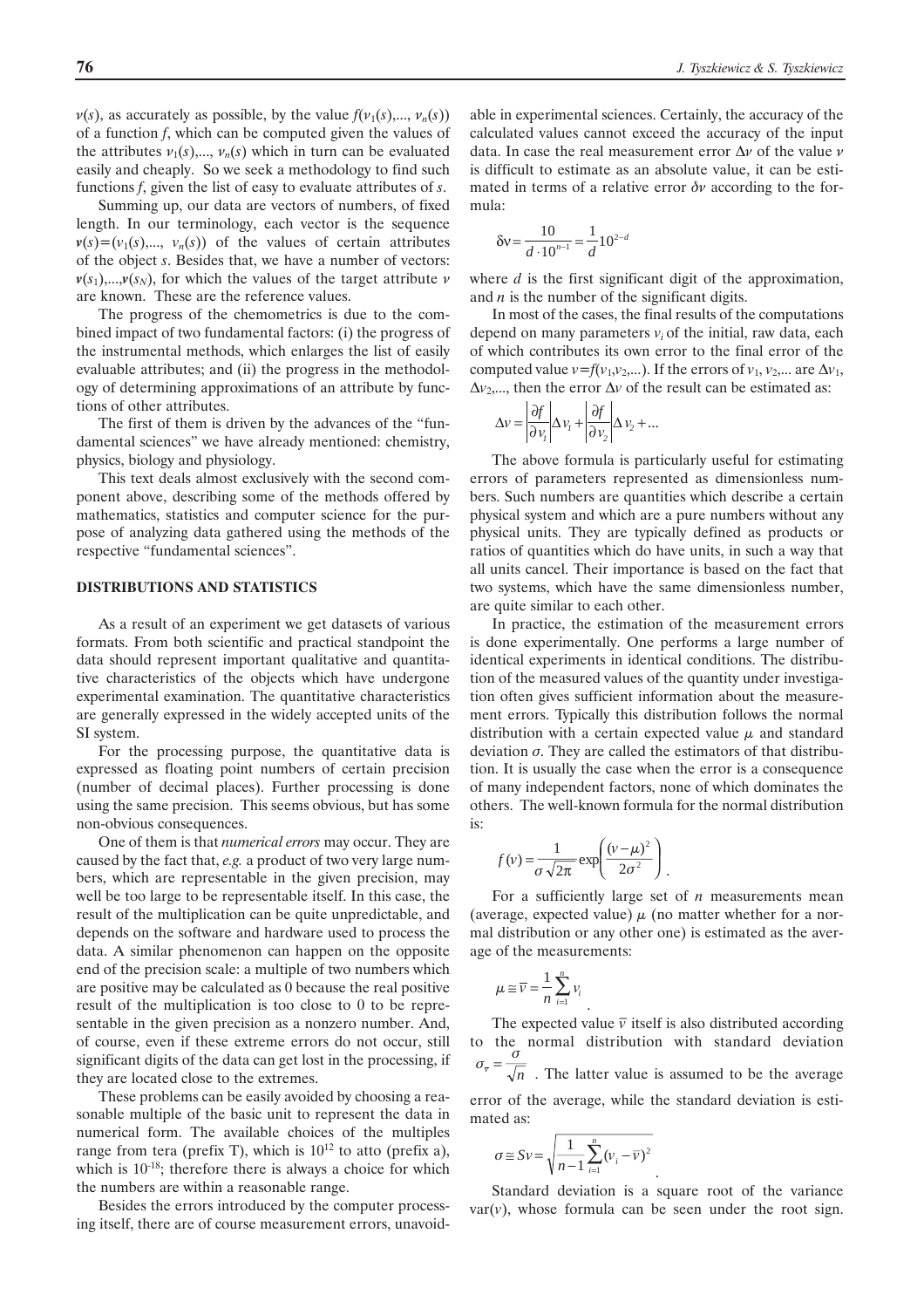Variance has a generalization, which is the covariance. Its formula is as follows:

$$
cov(v, w) = \frac{1}{n-1} \sum_{i=1}^{n} (v_i - \overline{v})(w_i - \overline{w}).
$$

Covariance is important when one wants to use principal component analysis PCA. It is an important statistical procedure, which allows one to reduce the number of attributes in the data and to discover the most significant relations. Let us therefore assume that we have a number of vectors  $v(s_1)$ ,..., $v(s_N)$  representing the data, each of length *n*.

Here is the principle of PCA.

- In the first step, for each attribute  $v_i$ , we replace  $v_i(s)$  by the value  $v_i(s) - \overline{v_i}$  in the whole dataset.
- The second step is to create the covariance matrix, whose entries are covariances among all the attributes in the dataset. In column *i* and row *j* this matrix has value  $cov(v_i,v_j)$ .
- The third step is to compute the eigenvalues and the corresponding eigenvectors of the covariance matrix.
- Transform the dataset so that the new coordinates are computed along the eigenvectors. A mathematical principle guarantees that the vectors are pairwise perpendicular and can be used to provide an alternative coordinate system for the dataset.
- The larger the modulus of an eigenvalue, the more significant is the corresponding eigenvector for the differences observed in the data. One can often decide to ignore dimensions corresponding to the eigenvectors for which the eigenvalues have a very small absolute value, since they contribute very little to diversity of the data. This is the method to eliminate, *e.g.*, redundant attributes, which are highly correlated with other ones.

Most major statistical software systems have PCA among their standard tools.

An important element of the initial analysis of the data is the elimination of non-systematic errors. In the case of a parameter distributed according to the normal distribution with standard deviation  $\sigma$ , the data items suspected to carry such an error should be those that have extreme values, outside of the range for that parameter. They should be eliminated from the dataset. If the dataset consists of a large number of items, the elimination of such elements can also be based on a normality test, like the test  $\chi^2$ . If the number of data items is small, Dixon's *Q* test can be used. In this test for an extremal element  $x_n$ , suspected of carrying a non-systematic error, the quantity *Q* is computed according to the formula

$$
Q=\frac{v_{n-l}-v_n}{R}\,,
$$

where  $v_{n-1}$  is the data item closest to  $v_n$ , R is the range in the complete dataset (with all the elements included). The resulting value of  $Q$  is compared to the critical values  $Q_0$ computed for various significance levels  $\alpha$  and cardinalities *n* of the dataset. Table 1 summarizes these values for the first few cardinalities and two often used values of  $\alpha$ .

In the datasets characterizing real life objects or phenomena not all of the items carrying a non-systematic error manifest themselves with extreme values of certain attributes, and hence the statistical analysis of each of the parameters alone does not allow one to detect such objects. If two or more parameters are correlated, an unusual combination of values of those parameters can indicate that at least one of them carries such an error. A simple example of this situation is the following: if in a mixture of three substances the relative content of each of them is determined in an independent measurement, the sum of the obtained values should give 100%, up to the measurement error. However, if this sum is, let's say, 50%, at least one of the values definitely carries a non- -systematic error, even if each of the measured individual contents does not stand out among the other measurements.

In general, analyzing concentrations poses one more difficulty. If the dominating content can occur in concentrations close to 100%, the error cannot have the normal distribution any more, as the limit for all the results of the measurements is 100%. In such situations, it is recommended to transform the results according to the formula

 $y = \arcsin(\sqrt{x})$ .

On the other extreme of concentrations, they are limited by the *limit of determination*  $L<sub>D</sub>$ . It is based on the probability  $\alpha$  of getting a false positive detection (the substance does not occur, but is detected) and the probability  $\beta$  of a false negative detection (the substance does occur, but is not detected). These values are usually assumed at the level of 0.05.

The impact of the concentration of the detected substance on the *randomized standard deviation RSD* of the results of measurements is given by the Horwitz formula [Horwitz, 1982]:

,

$$
RSD = 2^{(1-0.5\log_{10}C)} = 2C^{-0.1505}
$$

where *C* is the relative concentration. Consequently, for the concentration of 100% RSD is 2%, for 1% RSD is 4%, for  $0.1\%$  RSD is 5.6 %, for 1 ppm it is 16% and for 1 ppb it is 45%. The empirical formula of Horwitz has been determined based on interlaboratory experiments described in over 6000 reports. The experiments covered a very diverse spectrum of products, ranging from food, through pharmaceuticals, cosmetics, paints, pesticides, to drinking water. It can be used as a universal method to validate the methods and analytical procedures used in experiments.

## **WHEN THE THEORY IS KNOWN**

The most comfortable situation is encountered when the theory governing an experiment is known in advance and the task reduces to the determination of the involved constants and performing error analysis.

Still the problem is far from being trivial. There are of course simple theoretical models, for which there is no real problem in the data analysis. On the other hand, there are quite difficult ones, like, *e.g.* the heat transportation model,

TABLE 1. Critical values for the Dixon's  $Q$  test depending on the cardinality  $n$  of the dataset and significance levels  $\alpha$ .

| n<br>$Q_0$<br>$\cdots$ |      |      |      |      | $\overline{ }$ |      |      | 10   |              | $\overline{1}$ |
|------------------------|------|------|------|------|----------------|------|------|------|--------------|----------------|
| $\alpha = 0.05$        | .941 | .764 | .642 | .560 | .507           | .468 | .437 | .412 | 392<br>ے ر ب | .376           |
| $\alpha = 0.01$        | .988 | .889 | .780 | .698 | .637           | .590 | .555 | .527 | .502         | .482           |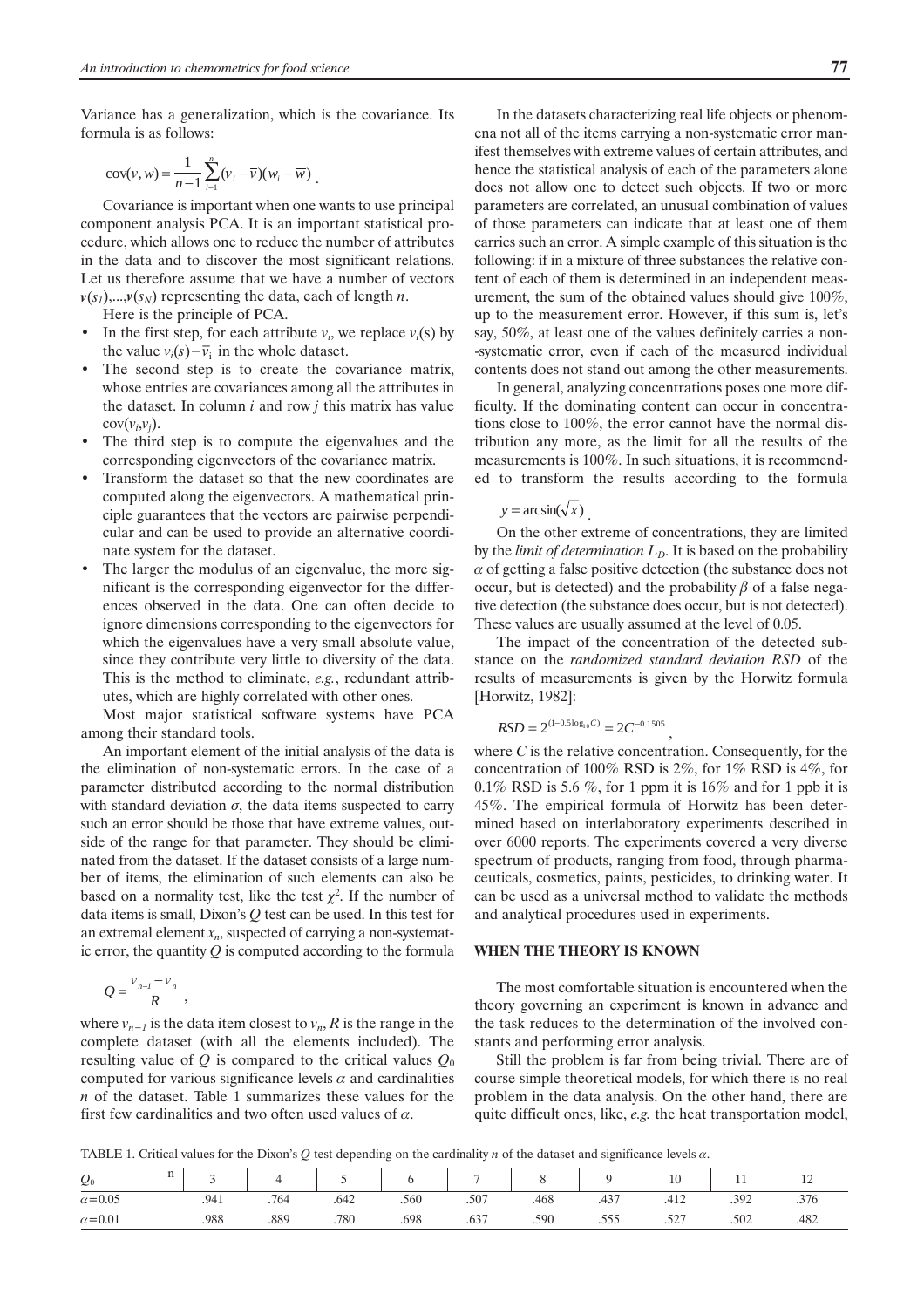which is governed by a system of non-linear partial differential equations. It can be easily met in the food technology, *e.g.* when a food item should be heated to reach a prescribed temperature in all of its volume. For such models, there are serious problems with determining the boundary conditions, taking the anisotropy and/or inhomogenity of the item into account, *etc*. In such circumstances, it may be well the case that it is easier to adapt and use methods which do not assume the knowledge of the theory governing the process, than to apply the theory itself.

If all those difficulties have been overcome, after deriving the equation, it should be solved, and the solutions verified experimentally. While the second task is the more important one, the first can also be automated, at least to a certain degree. There are software tools, called *computer algebra systems*, designed exactly to help in symbolical mathematical calculations, like solving differential equations. Among the major systems of this kind one should name *Maple*, *Mathematica*, and *MuPAD*. All of them have similar capabilities, and the differences typically reduce to the user interface organization. Their functionalities can differ significantly only in the support of some very advanced mathematical theories. Basic calculus, statistics and graphical capabilities of all of them are very similar. In the considered example the equations can be solved exactly, and the solutions can be expressed by closed formulas. We would like to stress out that modern computer algebra systems are not difficult in use at all. For a person who knows what a differential equation is, solving it using *Maple*

Smoke mass differential equation for an open smoke chamber. Smoke of density C0 and production yield mu per time unit t enters the chamber;  $V$  is the chamber volume and  $C(t)$  the density of smoke in the chamber at time t. Smoke disappears at the rate a.  $>$  EQ1:=diff(C(t),t)=(mu/V)\*C0-(mu/V)\*C(t)-(a/V)\*C(t);

$$
EQ1 := \frac{\partial}{\partial t} C(t) = \frac{\mu C0}{V} - \frac{\mu C(t)}{V} - \frac{\alpha C(t)}{V}
$$

The symbolic solution of this equation:  $> S1:=$ dsolve({EQ1,C(0)=0});

$$
S1 := C(t) = \frac{\mu C0}{\mu + \alpha} - \frac{e^{\left(-\frac{(\mu + \alpha)t}{V}\right)}\mu C0}{\mu + \alpha}
$$

Smoke mass differential equation for a closed smoke chamber. The symbols have the same meaning as above.  $> EQ2$ : = diff(C(t),t) = (mu/V) \*C0-(a/V) \*C(t);

$$
EQ2:=\frac{\partial}{\partial t}C(t)=\frac{\mu\ C0}{V}-\frac{\alpha\ C(t)}{V}
$$

Again the symbolic solution:  $>$  S2: = dsolve({EQ2,C(0) = 0});

$$
S2 := C(t) = \frac{\mu C0}{\alpha} - \frac{e^{\left(-\frac{\alpha t}{V}\right)}\mu C0}{\alpha}
$$

FIGURE 1. Symbolic solutions of differential equations describing smoke density in an open and a closed smoke chamber, using *Maple*.

We start the analysis by plotting the some density for some chosen values of the parameters.  $op(S1)[2]$  is an expression which denotes the function which is the solution, extracted from the substitution presented by the computer as the solution.

 $> plot([subs(mu=1,a=1/2,V=3,C0=5, op(S1)[2]), subs(mu=1, a=1/2,$  $V=3$ ,  $CO=5$ ,  $op(S2)[2])$ ,  $t=0..25$ , legend = ["open chamber", "closed chamber"],linestyle=[DOT,SOLID]);



It seems from the plot that the smoke densities approach a limit when time tends to infinity. Now we want to know if it is really the case and, if so, the limit density of the smoke in each of the chambers. We must tell the computer assumptions about the constants in order that it is able to compute the results.

 $>$  assume(mu<1, mu $> 0$ ,a $> 0$ ,a $< 1$ ,V $> 0$ );

limit(op(S1)[2],t=infinity);limit(op(S2)[2],t=infinity);

$$
\frac{\mu \sim C0}{\mu \sim +\alpha \sim}
$$

$$
\frac{\mu \sim C0}{\alpha \sim}
$$

Indeed, there are limits. (Signs  $\sim$  here and in the following expressions remind the user that some assumptions have been made about the values.) While the first limit density is smaller than C0, the other is larger than C0. We want to know when the density of smoke in the closed chamber assumes for the first time the density of the produced smoke. Therefore we solve the algebraic equation  $C(t) = C0$ :  $>$  T: = solve(op(S2)[2] = C0,t);

$$
T:=-\frac{\ln\left(\frac{\mu\sim-\alpha\sim}{\mu\sim}\right)V\sim}{\alpha\sim}
$$

The value seems quite normal, so we plot its value for  $a=1/2$  (which is independent of us), as a function of mu and V.

 $>$  plot3d(subs(a=1/2,T), mu=0.5..5, V=1..10);



FIGURE 2. Analysis of the solutions of differential equations, found in Figure 1.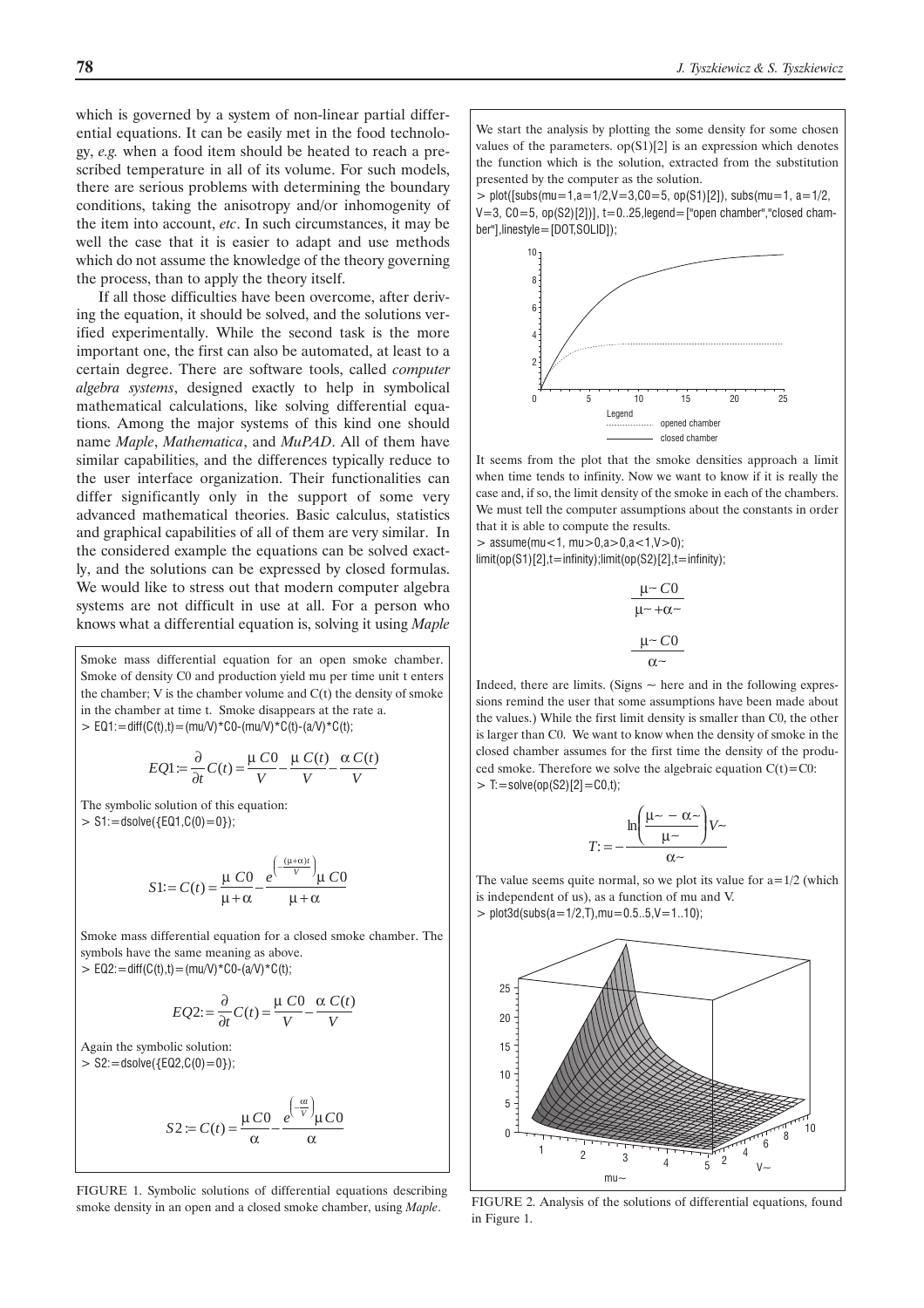or *Mathematica* should not be harder than using a calculator to do simple statistics of a few numbers.

After making the general comments, let us consider an example, describing the methods and tools, which may ease the analysis of the results. Figures 1 and 2 present an example session of *Maple*, in which the differential equations of Tyszkiewicz [1999] are solved. In that paper, a theoretical analysis of the process of filling a smoking chamber with smoke is investigated in two cases: the first is an open cycle chamber, through which the smoke flows, while the other is a closed smoke cycle chamber, to which the smoke is recycled after re-heating.

*Maple* and its relatives are general-purpose programs. Of course, there is a whole pletora of very specialized ones, which can be used for calculations within a specific field. An example might be the *HyperChem* [1992] program for quantum theory calculations of intra- and intermolecular interactions. It can be used for analyzing molecular level interactions between various food contents, as demonstrated by Mazurkiewicz [1997]. Of course, number of similar examples from different areas of food science, using tools from different areas of chemistry, biology, genetics, physics, *etc*., could be given.

### **MACHINE LEARNING**

In this and the following section we do not assume that the theory behind the experiment is known.

A standard method to proceed is then the use of *machine learning* methods. This area of computer science is concerned with the creation of algorithms, whose purpose is to *learn* to compute a specific function, based on a number of training examples, for which the values of the function are provided. The algorithms then make an internal representation of the training examples and the results of the function. After this learning phase, the algorithm is used to compute the function for new arguments, which were not in the training set. Generally, the value of the function is computed by comparing the argument to the arguments found in the training set and interpolating, in one form or another, the values of the function known for those elements, with the present, previously unknown argument. Reference works for the whole section are Witten and Frank [1999], Cichosz [2000] Osowski [2000], and Rutkowska *et al.* [1999].

There exists a large number of subfields in the machine learning, each devoted to a specific methodology of creating learning algorithms.

In this paper we use a very simple methodological distinction between two subfields of machine learning, which seems to distinguish quite well those methods, which are routinely used in the chemometry of food science, and those, which are not.

The first subfield is the group of methodologies in which the information gathered by the algorithm after the learning phase is in a human-readable format. In particular, it allows the user to inspect the data, and possibly modify it to achieve a better performance of the algorithm. This group of methods is well represented by applications in food science and technology.

The second subfield is the group of methodologies in which the information gathered by the algorithm after the learning phase is in general unreadable for a human, making the user completely dependent on the machine. This group of algorithms seems to have only very few applications in food science.

In the following two sections we discuss these two classes of algorithms.

### **Learning human-readable information**

In most of the cases the task of data analysis can be reduced to the problem of distinguishing, based on the result of the measurement, whether the examined sample has certain property or not. In many cases there is no theory that tells us how that property depends on the measurement results, or at least no such theory is known to us. However, there is a whole area of computer science, called *machine learning*, devoted to creation of computer algorithms capable of learning on provided examples, how that property can be decided, given the measurements.

For the purpose of illustration, we describe two such algorithms here.

The first of them is kNN, which is shorthand for "*k nearest neighbors*". *k* is a natural number and is a parameter of the algorithm. It can be set to any odd natural number. In practical applications, the typical values of *k* are 5 or 7. It can be used to approximate the value of an attribute *a* whose possible values are 0 and 1, only. Its data are vectors of numbers, of fixed length. In our terminology, each vector is the sequence  $v(s)=(v_1(s),...,v_n(s))$  of the values of certain attributes of the object *s*. In kNN, each such vector is considered as an element of the Euclidean space **R***<sup>n</sup>*.

During the first phase the algorithm "learns" the attribute *a* in the following way: it is given a large number of vectors:  $v(s_1)$ ,..., $v(s_N)$ , for which the values of the attribute *v* are known. These vectors form the knowledge of the algorithm.

In the second phase, the algorithm is supposed to approximate the value of the attribute *v*, *i.e.* for each new object *s* the algorithm should output either 0 or 1, given the vector  $v(s)$  as the information about *s*. The following procedure is used for that:

For each  $0 \le i \le N$  the Euclidean distance

$$
d(\mathbf{v}(s_i), \mathbf{v}(s)) = \sqrt{\sum_{0 \le k \le n} (v_k(s_i) - v_k(s))^2}
$$
 in the space  $\mathbb{R}^n$  is com-

puted.

*k* among the objects  $s_1, \ldots, s_N$  are selected: those, which give vectors with the smallest distance to the vector  $v(s)$ .

If the majority of the selected *k* objects have value of the attribute *v* equal to 0, the algorithm gives the result 0, otherwise (*i.e.* the majority of the selected *k* objects has value of the attribute  $\nu$  equal to 1), the algorithm gives the result 1.

As an example, consider the (oversimplified) case when  $n=2$ , so the vectors can be drawn on the plane as in Figure 3.



FIGURE 3. Dataset and circles encompassing the *k* nearest neighbours of ? for  $k=5$  and  $k=7$ .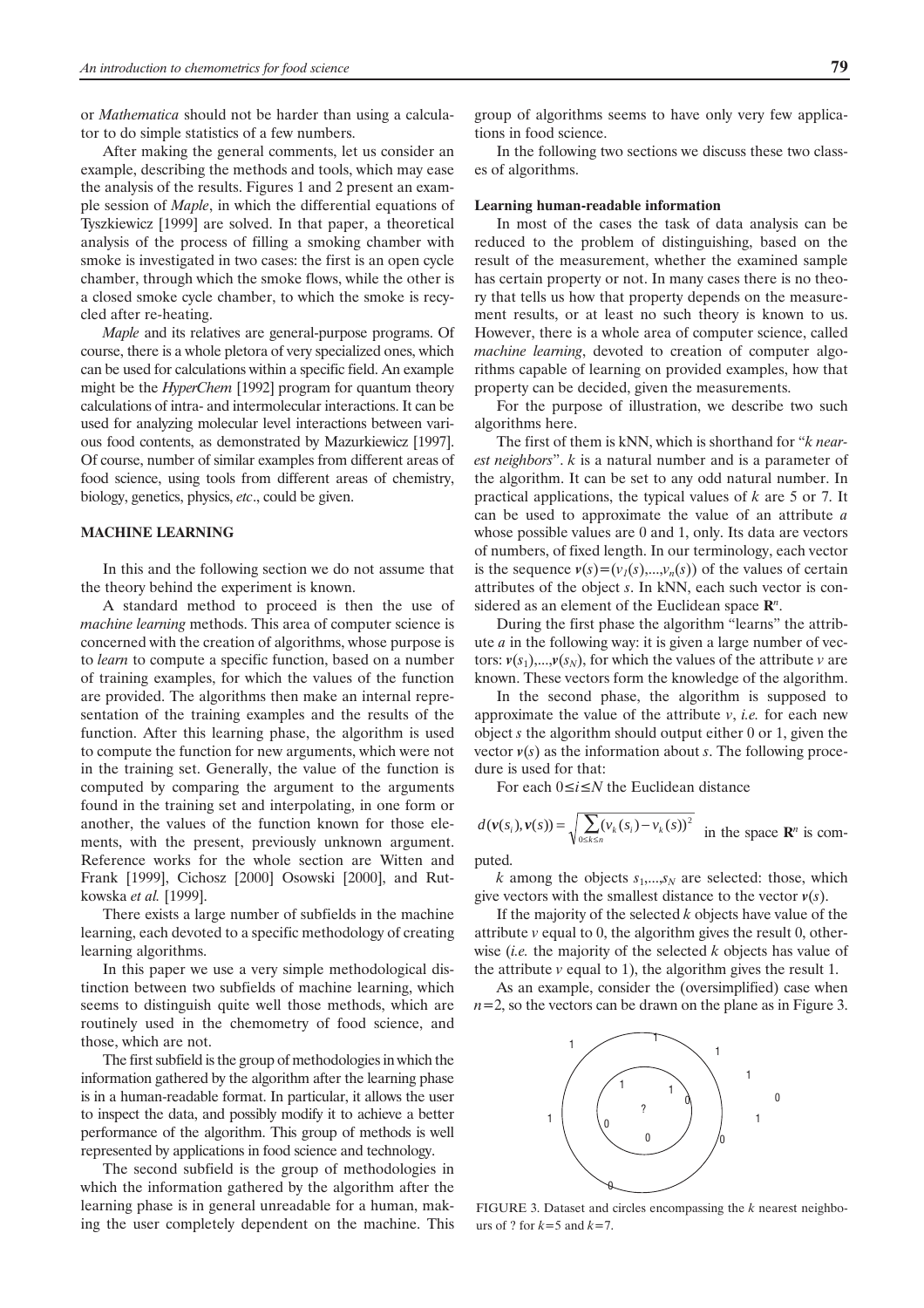Each 1 in the picture is a vector  $v(s)$  for an object satisfying  $v(s)=1$ , and similarly for 0. The question mark ? is the vector  $v(s)$  of an object *s* whose value of the attribute *v* is unknown. If  $k$  is 5, then the algorithm gives result 0, as indicated by the inner circle, encompassing the 5 closest symbols, among which there are three 0s and two 1s. With *k*=7 the algorithm still gives the same answer  $0$  – inside the outer circle there are the 7 closest symbols, four of which are 0s and only three 1s.

Observe an important feature of this algorithm: the result is not only the answer that  $v(?)$  is probably 0, but also an *argument* why this should be so. In the example, the argument could be that among the objects *s* which are most similar to ?, the majority has value  $v(s)=1$ .

The method of (lazy) decision trees is used, exactly as kNN, to classify an unknown sample, given a set of training samples, Witten and Frank [1999], Cichosz [2000].

**Input:** An unknown sample and a set of training samples.

1. Choose a sensor and a threshold value, split the set of training samples into two subsets according to whether the value of that sensor exceeds the threshold or not.

2. Apply the same procedure to the subset in which the unknown sample falls, according to the value of the chosen sensor and threshold.

3. Stop splitting when the set of training samples contains samples of one type, only.

4. Classify the unknown sample to be of the type of the samples in the set.



FIGURE 4. Dataset and splits introduced by a lazy decision tree algorithm while attempting to classify ?.

Figure 4 presents an example of a set of values and the splitting lines.

The crux of the method is the principle how to choose the sensor and how to set the threshold in point 2 of the algorithm above. We used the number of pairs with different answers that are differentiated by that split to choose the sensor and threshold. At each stage of the computation, the optimal choice of sensor and threshold is made, *i.e.* the one who guarantees the maximal number of pairs correctly differentiated.

Assuming that the precise location of the samples is represented by the top pixel of the number, the picture represents the splits of the lazy decision tree algorithm makes in the previous example. The threshold values of the parameters are denoted (in the order the splits are made)  $\alpha$ ,  $\beta$ , and

 $\gamma$ . As one can see, the result of this algorithm gives is 0, exactly as in the kNN case.

Observe an important feature of this algorithm: the result is not only the answer that *v*(?) is probably 0, but also an *argument*, in a human-readable form, why *v*(?) should be 0. In the example, the argument could be rephrased in natural language as follows:

- For most of the objects *s* with  $v(s)=1$  we have  $y(s) > a$ while  $y(?)<\alpha$ .
- For all of the (very few) objects *s* with  $v(s) = 1$  and  $v(s) < \alpha$ we have either  $x(s) < \beta$  or  $x(s) > \gamma$ , while  $\beta < x(?) < \gamma$ .
- Therefore  $v(?)$  should not be 1, *i.e.*,  $v(?) = 0$ .

Moreover, the decision process can be conveniently represented in a form of a tree, as in Figure 5 below.



FIGURE 5. An example of a lazy decision tree, corresponding to the dataset on Figure 4.

Fragments of the tree, which are not visited in order to determine the answer for the present object ? are left unevaluated. A simple observation leads to the conclusion that after answering YES to the very first test (or NO to the second one), we may immediately conclude that  $v(?)=1$ . However, we do not recognize (and neither record) it until we attempt to classify another object for which  $y(?) > \alpha$ . For each object, only the fragments of the tree, which are necessary for its classification, are computed. This is the difference between the lazy decision trees (which we consider in this example) and the classical ones, where all the arcs and branches of the tree are constructed before any object is classified. The lazy version is more efficient because it is often the case that large portions of the full tree correspond to quite unusual objects of the training set (often due to "fat errors"). Similar objects are never encountered again, and hence the lazy tree is quite sufficient for handling them.

The latter method has been used by Maciejak *et al.* [2003] for detecting the smell of ammonia contaminating food samples. The data has been provided by an electronic nose *Cyranose* 320. The vapor of a sample of food is examined using an electronic nose. The result of measurement is a vector of 32 numbers – the resistances of the sensors of the electronic nose after saturation. The decision should be made whether or not the sample is polluted with ammonia.

There is no theory of the electronic nose. Its sensors are tiny polymer blocks, which absorb the vapors and increase in size. The enlargement is measured by the increase of their electric resistance. Each of the resistors changes its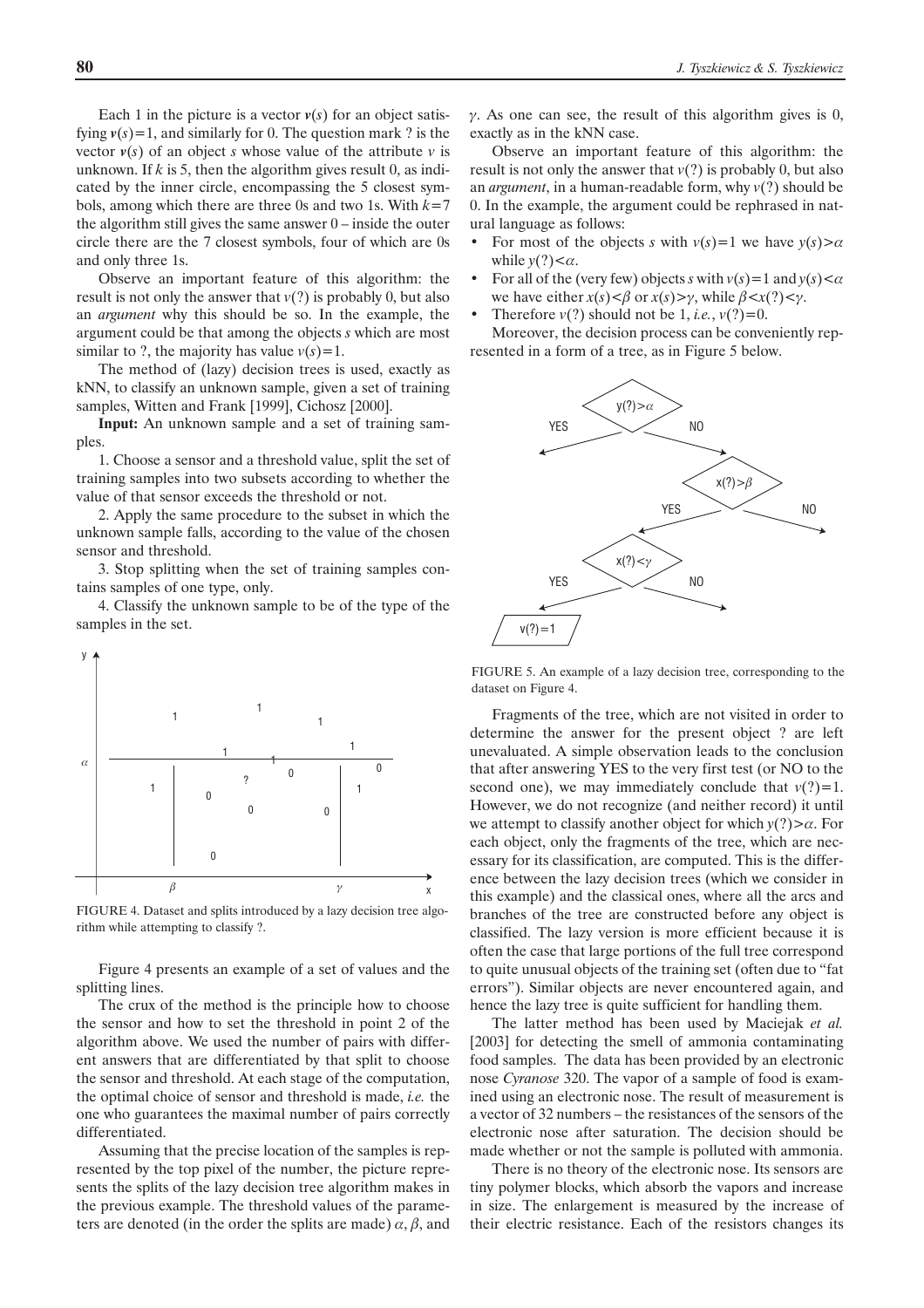characteristics during its lifetime, as well as senses uncontrollable changes in the environment (like, *e.g.* the smell of blossoming flowers in the spring or increased concentration of ozone after a thunderstorm). Most likely the characteristics of particular sensors can differ in two otherwise identical electronic noses. Consequently, all we can hope for is to *learn* how our particular electronic nose reacts on ammonia. Of course it would be extremely difficult for a human.

Yet another example of a learning algorithm, which yields human-readable information, is *calibration of instruments*. We describe it on an example: calibrating a NIR machine NIRLab N-200 from Büchi Labortechnik AG [2003]. The main task is to make measurements with the machine on a number of samples of known characteristics. Say, if we want to measure the fat content of the samples, we obtain the infrared spectra of a specially prepared set of samples by the NIR, and subsequently determine their fat contents by other laboratory methods, to get the reference data. Next, a special software system is used for calibrating the NIR to measure the fat content in the probes.

- 1. First a sequence of mathematical operations is applied to the spectra. These may include applications of the Fast Fourier Transform FFT (this is done always), and then several other from a rich palette of possibilities, like computing derivatives of the spectra according to several available numerical algorithms, applying mathematical transformations like  $log(x)$ ,  $1/x$ ,  $x^2$ , *etc.*, selecting the most significant fragments of the spectra, *etc*.
- 2. The set of the transformed spectra is then split into two parts. The first one is the reference set.
- 3. The fat contents in the samples from the second, test set are estimated by comparing their transformed spectra to the transformed spectra from the reference set by a proprietary algorithm.
- 4. A quality measure of the estimations, the so-called Q-value, is computed based on the estimations and the known fat contents of the test samples.
- 5. The procedure is repeated starting from point 1. again, for a new sequence of mathematical operations.
- 6. Altogether a large number of sequences of operations is tested. The one, which gives the highest Q-value, becomes the calibration, together with the set of reference samples chosen.

Subsequently, the fat content of new, unknown samples is calculated by transforming their spectra by that chosen set of mathematical operations and comparing them to the analogously transformed spectra from the reference set – exactly as in point 3. of the above procedure. According to the information from Büchi, if the Q-value is at least 0.75, the calibration already qualifies for practical use, and the values of 0.85 or above promise excellent performance of the fat estimation.

The question arises, why we are so much interested in learning information in a form, which is usable for the human?

The answer is that this gives us several opportunities:

- We may be able to detect and correct non-systematic errors.
- We may be able to optimize manually our algorithms, based on the observation of methods they have learned. This is so, *e.g.* with the NIR calibration. According to the representative of Büchi Labortechnik AG, the compa-

ny's experts can in many cases calibrate the system beyond what the software does automatically. Needless to say, they start from the best calibration obtained by the machine and, tuning the details of the calibration process, improve upon that.

• Finally, by analyzing the data gathered by a learning system one, at least theoretically, may discover the theory governing the process.

## **Learning for the machine**

In contrary to the two algorithms described above, there are learning algorithms, in which, after the training samples are processed, the knowledge collected by the algorithm is represented in a form incomprehensible for humans. There are numerous such methods, only one of which has, to the best of our knowledge, been used in food technology applications. We describe two of them in a few words here, with the hope to point out their existence to the food science and technology community. Our choice of the presented methods is based on our personal, subjective feeling which of them are suitable for applications in this application area. We think they deserve experimental testing. The special feature of both technologies is that they come with a solid mathematical background. It has been namely mathematically demonstrated, that in simple cases and under mild additional assumptions, they are *guaranteed* to discover, in an automatic way, the optimal solutions to the problems they are applied to.

## **Neural networks**

This method is the artificial neural networks. An artificial neural network is a (computer model of a) network of many simple processors (called neurons or units). These units are connected by communication channels, which usually transmit numeric data. The units work only on their local data (often a single number) and on the inputs they receive *via* the connections from their neighbors.

The initial phase is called "training", when the weights of connections are adjusted on the basis of data. In other words, neural networks learn from examples. The knowledge gathered this way is represented in the form of the channel weights, which is generally useless for humans. However, if trained carefully, neural networks may exhibit some ability to generalize their knowledge beyond the training data, that is, to give approximately correct answers for new cases that were not used for training.

### **Genetic algorithms**

Genetic algorithms are based on a biological metaphor: They view learning as a process of competition among a population of evolving candidate problem solutions. Such candidates might be sequences of parameters in a linear formula  $f(v_1(s),...,v_n(s))$  for approximating an attribute  $v(s)$  by the combination of the values of other attributes on the same objects together with abstract descriptions of strategies to choose the optimal measurement points to gather these data. However, equally well such solutions might be simple computer programs intended to perform a specified task. A "fitness" function evaluates each solution on the training data. The value of "fitness" describes the quality of the solution, as well as describes its chance to contribute to the next generation of solutions. Then, through operations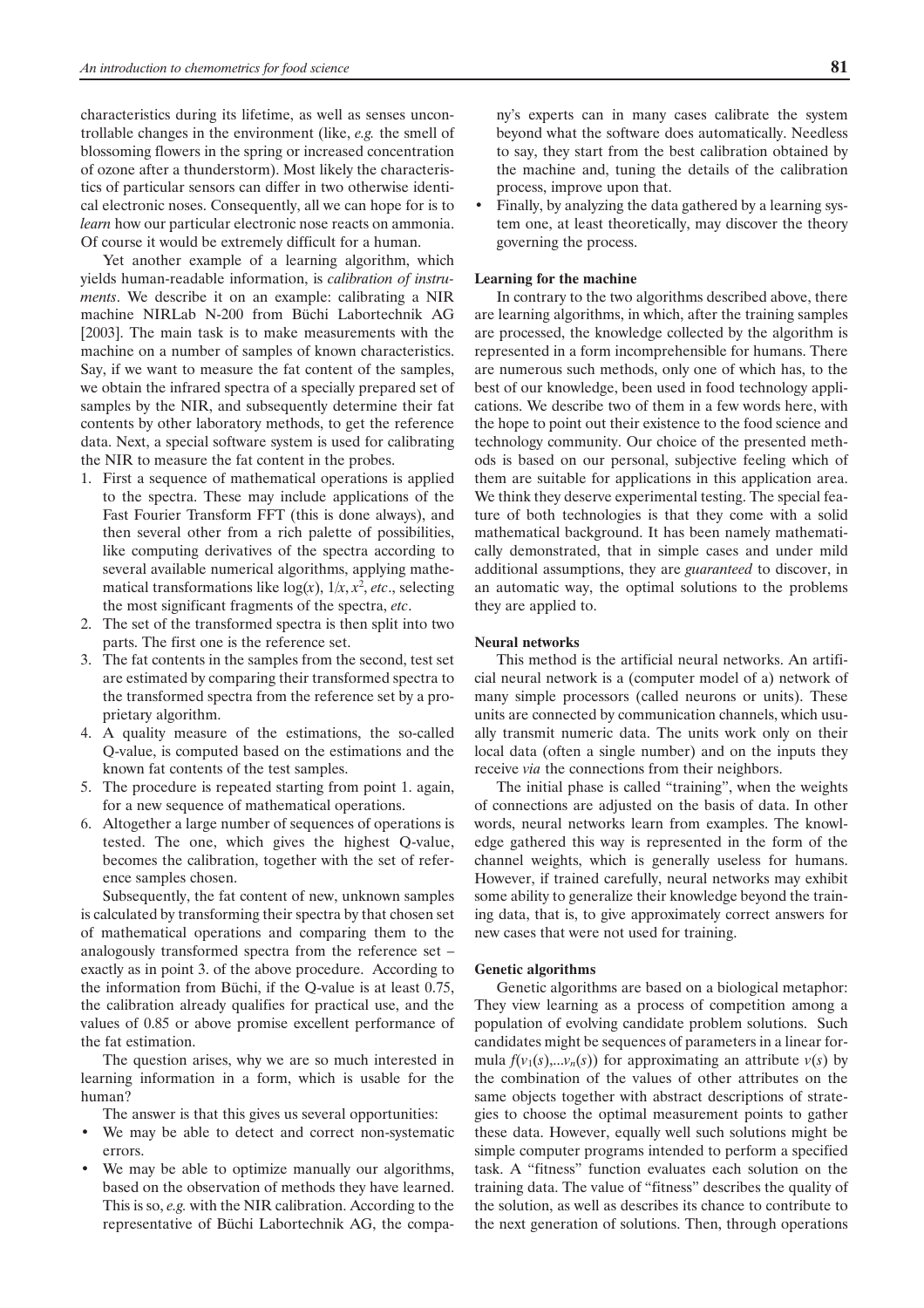analogous to mutation and gene transfer in sexual reproduction, the algorithm creates a new generation of solutions. This process continues until the solutions achieve the prescribed level of quality. A computer program simulates this artificial evolution scenario. After the solutions with high enough fitness are found in this "artificial evolution", they are subsequently used to solve the normal cases. Again, like in the case of neural networks, the fittest solutions, which form the knowledge of the algorithm, are often effective but the algorithm does not provide any evidence why they behave so well. Therefore this knowledge remains often incomprehensible to humans.

## **THREE EXAMPLES**

In this section we describe three interesting examples of food science applications of computer science methods, or where such methods could have been used.

### **Growth of bacteria**

The aim of the study of Tyszkiewicz *et al.* [2003] was to examine the growth of pattern strains: *Weisella viridescens* ATCC 12706 and *Escherichia coli* NCTC 8196, placed on the surface of slices of luncheon meat in the form of the inoculum of a determined concentration, during storage in various temperatures.

The formula below presents the dependence of the logarithm of the number of bacteria in one gram (CFU/g) *N*(*t*) at the time *t* (counted in days) of sample storing.

,

$$
N(t) = N_{\text{max}} \left( 1 - e^{-K(t + t_0)} \right)
$$

where  $N_{\text{max}}$  is the logarithm of the highest experienced number of bacteria (CFU/g),  $K$  is the constant speed of growth of bacteria, *t* is the time counted from the moment of sample contamination, and  $t_0$  is the "initiation time", *i.e.* time necessary for the development of the tested microorganism to the initial level of contamination  $N(t) = N_0$  for  $t = 0$ .

The above equation has been derived theoretically at the assumption that the kinetic process of the growth of microorganisms is a first order chemical reaction. Under this assumption,  $N(\tau)$  changes according to the differential equation

$$
\frac{dN(\tau)}{d\tau} = K(N_{\text{max}} - N(\tau))
$$

where  $\tau$  is the time counted from the beginning of the growth of bacteria.

,

The equation after integration shall read as follows

$$
\ln (N_{\text{max}} - N(\tau)) = -K\tau + \ln C,
$$

where ln *C* is an integration constant. If one determines the constant ln *C* at the boundary condition that for  $N(0)=0$ , one receives the next equation as follows

$$
N(\tau) = N_{\text{max}} \left( 1 - e^{-K\tau} \right)
$$

which, after substituting  $\tau = t + t_0$  gives the initial formula, which we wanted to derive.

,

The theoretical findings have been positively verified in experiments, whose descriptions can be found in the op. cit. Tyszkiewicz *et al.* [2003]. The portions of the sliced luncheon meat, manufactured in the form of sterile preserves were the subject of the research. The product, after taking out

from cans, was sliced and contaminated on their surfaces with the inoculum of *Weisella viridescens* and *Escherichia coli* bacteria. The initial numbers  $N_0$  of bacteria have been measured as a logarithm of the number of bacteria per one gram (CFU/g). The slices of luncheon meat, wrapped in the vacuum plastic bags were stored at a temperature of 2°C, 9 or 11°C and 20°C in the period of 1 to 4 weeks. In the determined intervals, *i.e.* after 1, 4, 7–8, 11–12 and 21–25 days the samples were taken for microbiological tests. The tests have been repeated twice using luncheon meat of a similar salt contents 2% NaCl, but of different humidity 68% and 60% and different fat contents 10.5% and 20.0% and thus of a different brain concentration ranging from  $2.9\%$  (1st repetition) to 3.2% ( $2<sup>nd</sup>$  repetition). The data analysis has led to the determination of the relevant constants for each of the experiments conducted.

The finding is that the growth of bacteria depends, first of all, on temperature. In general, the impact of temperature on the growth of bacteria in the range between the minimum growth temperature and thermal death temperature may be described by the Arrhenius equation, but at the assumption of the variable energy activation.

The value of the energy of activation for the experimental data in Joules per kilomol (JkM-1) has been calculated with the application of the equation given by Loncin [1976] as follows

$$
\ln \frac{K}{K_{w}} = \frac{A}{R} \left( \frac{T_{w} - T}{T_{w} \times T} \right)
$$

where  $K_w$  is a pattern constant for the growth speed determined for the pattern temperature  $T_w$ , *A* is the activation energy,  $R$  – the gas constant.

,

As one can see in this example, we have an interesting two-layer theory governing the process. First is the growth of the bacteria itself, described by a simple differential equation. The second layer is the theory governing the behaviour of the constants in those equations as a function of temperature. The theoretical results have been derived manually, but a substantial reduction of the effort could have been achieved by using a computer algebra system (which has been indeed used only for visualization purposes in that paper). Needless to say, the theoretical derivations have been verified experimentally.

### **Identification of honeys**

Identification of stain and origin of honeys is an interesting example of application of chemometric methods in food science. A classical method to identify the strain of a honey is to perform a so-called polynologic analysis, *i.e.* microscope observation of the insoluble fraction of honey. This fraction is to a large extent a mixture of pollens, fungal spores and algae. Its composition, estimated by manual counting under a microscope, allows one to determine the strain of the honey, which can be monofloral or multifloral, and identify the plants from which the honey has been collected. In order to mechanize and standarize this process, the method of near infrared spectrometry has been proposed by Piekut *et al.* [2000], which allows for the identification of several main components of honeys, like sugars investigated by Mates and Bosch-Reig [1997]. The geographical origin of the honeys can be determined by the analysis of the elements found in honey. It appears that the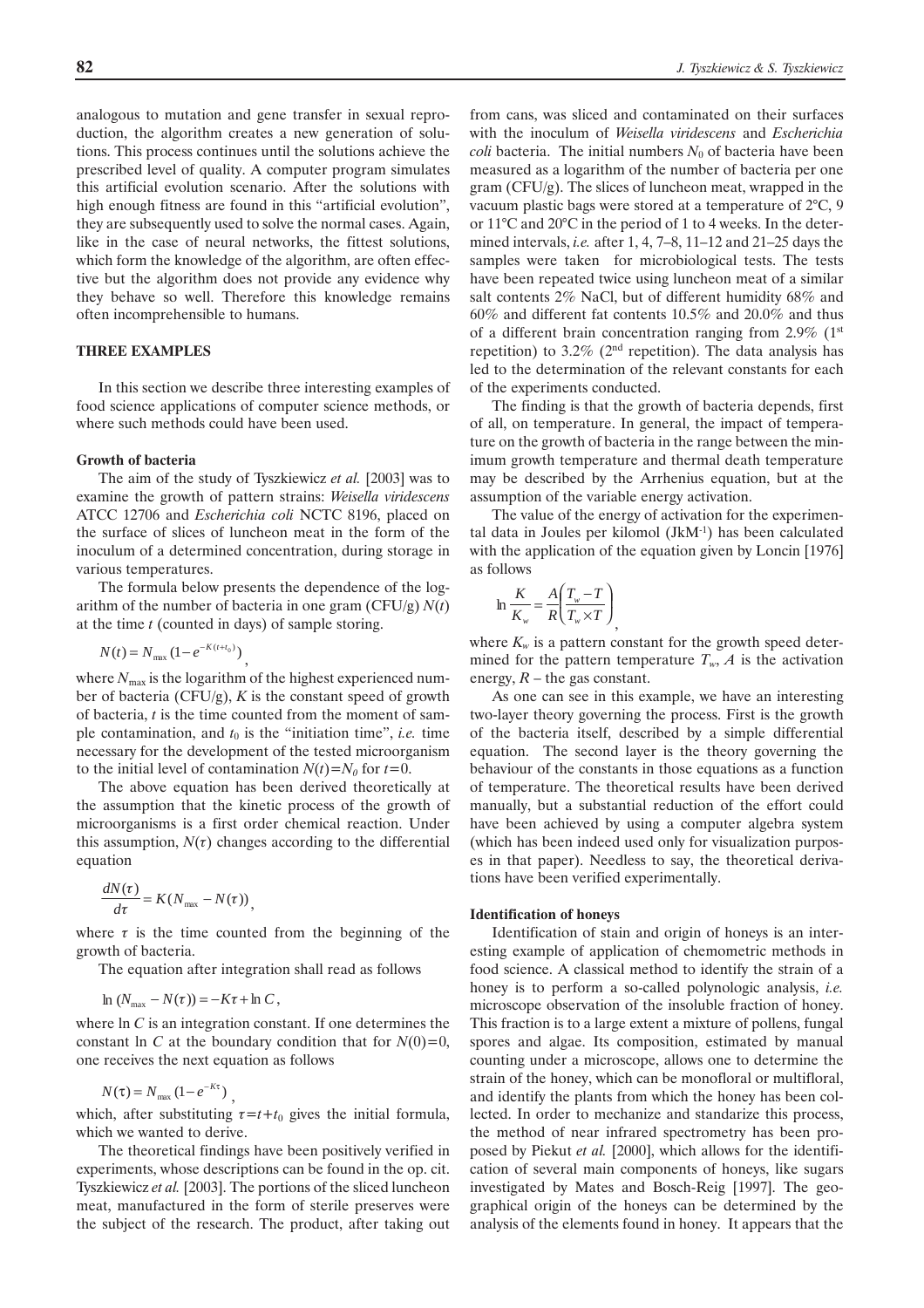heavy metals present in the soil show up in the plants, and consequently also in the honeys made from nectars collected in that area, see Latorre *et al.* [2000], Latorre *et al.* [1999] and Leita *et al.* [1996].

A successful attempt to use the fluorescence spectra of honeys to determine their strain is due to Gębala [2003]. He has exposed honey samples to monochromatic light, changing its wavelength from 210 to 650 nm every 10 nm. At the same time the spectra of the induced fluorescence have been recorded in the range from 240 to 650 nm. The results of the experiment were complete spectra, illustrating how the intensity  $I_i$  of the fluorescence depends on the wavelengths of the source  $\lambda_w$  and the fluorescence  $\lambda_F$ . An example diagram for the buckwheat (*Fagopyrum esculatum*) honey is presented on Figure 6.



FIGURE 6. Intensity of fluorescence as a function of the inducing light for buckwheat (Fagopyrum esculatum) honey [after Gębala, 2003].

The maxima of the fluorescence intensity are typically of wavelength close to the wavelength of the inducing light. It is therefore possible to move from the two-dimensional spectrum to a one-dimensional one, which records the value of  $I_i$  at the wavelength  $\lambda_e = \lambda_w + \Delta \lambda$  as a function of  $\lambda_w$ .  $\Delta \lambda$  is the offset and can be in principle chosen arbitrarily, except that the line defined by  $\lambda_e = \lambda_w + \Delta \lambda$  should not omit the extrema of  $I_i$ . Next, Gêbala op cit. [2003] has collected a large number of spectra of honeys of different strains and origins. Considering the difference of each spectrum from the average of all those spectra, the author has been able to determine characteristic numerical attributes of these difference spectra. These attributes, after performing PCA, have been proven to suffice determine the composition and quality parameters of the honey.

It seems to the authors of the present paper, that an algorithm based on neural networks might be at least equally successful. First, it might easily analyze the complete two- -dimensional spectra, as opposed to the reduced, one- -dimensional ones created by Gêbala. Next, it would be able to deal with them as a whole, rather than with a few chosen parameters only. Of course, the more data is passed to the identification algorithm, the better the accuracy of the method. This approach might therefore lead to a more accurate identification procedure. On the other hand, in one of the cases Gêbala has been able to identify a (fake) linden honey as a mixture of two other strains. With the neural networks algorithm one probably could not make such an inference. This is the price of using learning algorithms, which gather knowledge in a format unreadable for humans.

## **Meatiness of pigs**

Estimating the meatiness of fatteners is an important practical issue. It is also an example of a very effective application of modern data analysis methods. The price for pork carcasses depends on their meat content. Therefore one needs an objective method to evaluate it. The basic one is dissection – a destructive one, since after dissection a carcass is not a carcass any more. Therefore for a long time a simple yardstick has been used for measuring the lard thickness in a few specific locations along the backbone. In order to classify the carcass the results of measurements and the slaughter weight of the carcass were taken into account.

Only recently modern methods have been introduced to this field. Based on extensive zoometric data, the spatial distribution and quantitative dependencies among various tissues of the fattener have been determined. At the same time, modern instrumental technologies have allowed for non-destructive measurements of many of those parameters. In particular, the introduction of ultrasound detectors has had a great impact. They enable fast and reliable multipoint measurements of the thickness of the skin, fat, connective, bone, and muscle tissues. At present, the instrumental methods are already so accurate that the European Union has introduced a compulsory scheme called EUROP, which classifies carcasses into meatiness classes, described by Borzuta [1998]. It is an interesting fact, that this scheme must have been extended since its introduction. Improved breeding resulted in fatteners with meatiness over 60%, unforeseen by the authors of the original scheme. Part of the scheme is the requirement that all member states introduce approved instrumental methods to classify the carcasses. Apart from the instrument itself, the algorithm (or a mathematical formula), which determines the meatiness, is also approved by the EU. The accuracy presently required by the law is that the RSD does not exceed 2.5%. The reference value is, of course, determined using dissection. To date, according to the Institute of Meat and Fat Industry in Warsaw, three instruments have been approved for use in Poland: SGM, UltraFom 300 and AutoFom. The first two of them calculate the meatiness using fixed, empirically determined algebraic formulas involving measurement results. The last one uses a very interesting methodology. The carcass is moved continuously along a U-shape row of ultrasonic detectors, which measure the tissue thickness along the whole carcass on its spinal part and both sides (Figure 7).

The collected data is processed using a neural network algorithm (which must have been formally approved, too). This method has demonstrated accuracy substantially better than the required  $RSD \le 2.5\%$ . In fact, this seems close to the even theoretical accuracy limit. One must keep in mind that the reference data is meatiness estimated by the dissection method (the law requires that the simplified method of Markus and Walstra is used), which introduces its own error. In order to improve the instrumental methods even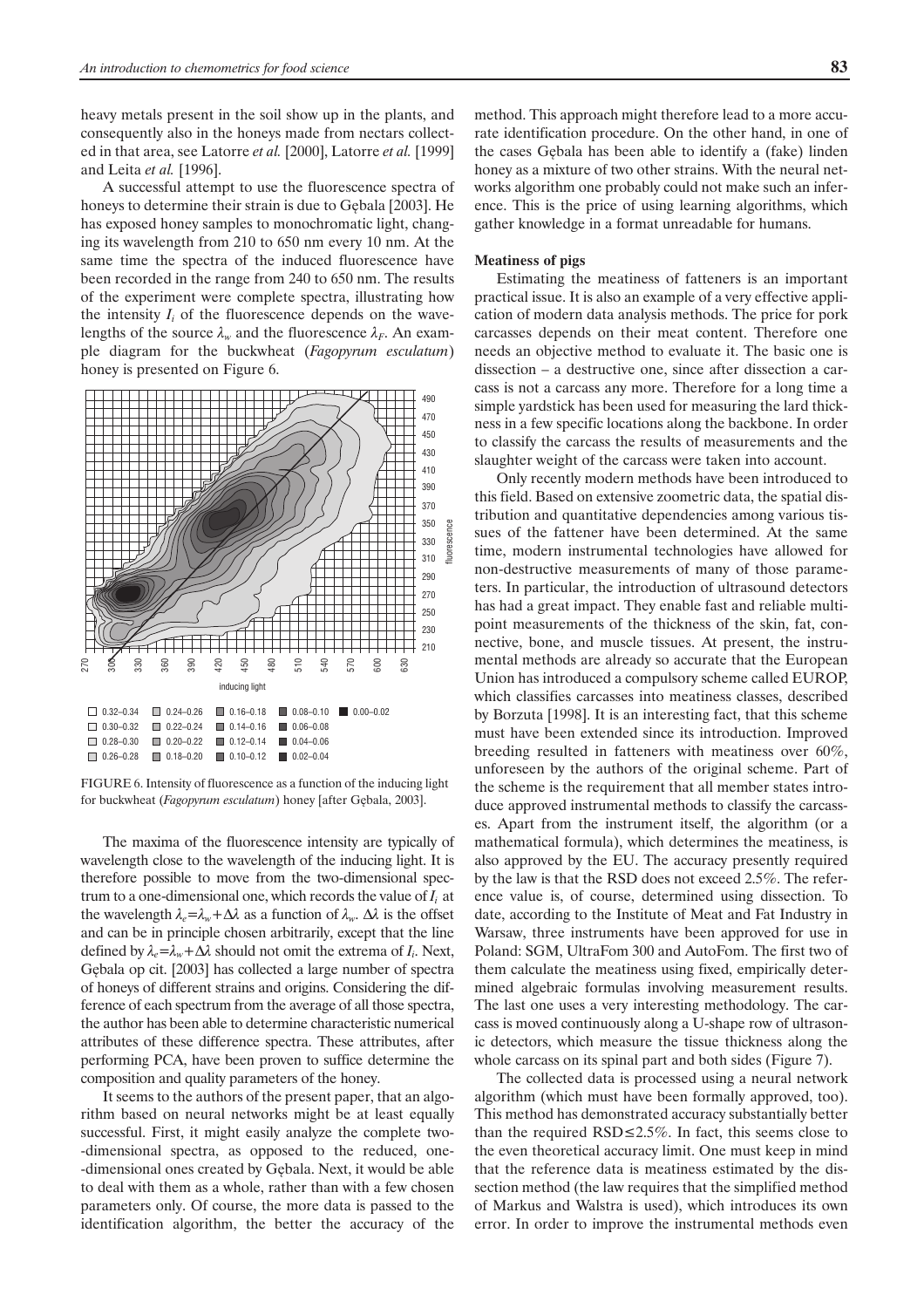

FIGURE 7. The detector placement of the AutoFom meatiness measurement method.

beyond that limit, a project has been recently discussed to use computer tomography results as the reference data in calibrating meatiness estimation procedures, see Dobrowolski *et al.* [2003].

# **SUMMARY**

In this paper we have described a few statistical principles and computer science methods use in chemometry for data analysis. Some of them are well know and widely used, some other ones have only isolated applications, and some have not been used in that field to date. Our hope is that this description will prompt the researchers and practitioners to look at the methods developed in and provided by statistics and computer science. We have separated those tools into a few classes:

- Statistical methods, which help in non-systematic error removal, and control of the systematic errors. Statistics is also a tool to discover the simplest patterns in the data, which sometimes suffice already for successful deployment in practice.
- Computer algebra systems, which are the right aid when developing or applying an existing mathematical theory to interpret experimental data. Such systems can play a similar role for differential equations governing many natural processes, as calculators for adding rows of numbers. Computer algebra systems seem to remain relatively unknown in the food science and technology, while they clearly deserve much greater popularity.
- Learning algorithms, which present the learned knowledge in a form suitable for manual analysis. We described here the k nearest neighbors and lazy decision trees techniques. We have also pointed out that automatic calibration of an analytical instrument can be seen as an application of a learning algorithm.
- Learning algorithms, which present the learned knowledge in a form unsuitable for manual analysis. Our examples have been neural networks and genetic algorithms, whose popularity in the field is also far below what one could expect.
- We have concluded the paper with three examples from the literature, described in more detail to expose the applications of automated data analysis techniques, or the possibilities to do so.

## **ACKNOWLEDGEMENT**

This research was supported by the State Committee for Scientific Research KBN, grant No. PBZ KBN(020) P06/1999.

# **REFERENCES**

- 1. Borzuta K., Studies on usefulness of different methods of meatiness evaluation for the classification of porcine carcasses in the EUROP system. Roczn. Inst. Przem. Mięsn. Tłuszcz., 1998, 35/2, 5-84 (in Polish).
- 2. Cichosz, P., Systemy uczące się, 2000, WNT (in Polish).
- 3. Dobrowolski A., Romvari R., Allen P., Branscheid W., Horn P., X-Ray computed tomography as an objective method of measuring the lean content of a pig carcass. A study in the framework of the European Europigclass Project. 2003, *in*: Proceedings of 49<sup>th</sup> ICoMST Campinas, Brasil, 2003, pp. 371–372.
- 4. Gêbala S., Studia nad wykorzystaniem widm fluorescencyjnych do identyfikacji odmian miodu, 2003, PhD Thesis, Akademia Morska w Gdyni (in Polish).
- 5. Horwitz W., Evaluation of analytical methods for regulation of foods and drugs. Anal. Chem., 1982, 54, 67A–76A.
- 6. HyperChem Computational Chemistry 1992. Autodesk Inc.
- 7. Latorre M., Pena R., Garcia S., Herrero C., Authentication of Galician (N.W. Spain) honeys by multivariate techniques based on metal content data. The Analyst, 2000, 125, 307–312.
- 8. Latorre M., Pena R., Pita C., Botana A., Garcia S., Herrero C., Chemometric classification of honeys according to their type II. Metal content data. Food Chem., 1999, 66, 263–268.
- 9. Leita L., Muhlbahova G., Ceso S., Barbattini R., Mondini C., Investigation of use of honey bees and honey bee products to asses heavy metals contamination. Environmental Monitoring and Assessment, 1996, 43, 1–9.
- 10. Loncin M., Génie Industriel Alimentaire. Aspects Fondamentaux. 1976, Masson.
- 11. Maciejak T.R., Kukawska-Tarnawska B., Tyszkiewicz J., Tyszkiewicz S., Multisensor odour detection and measurement of polluted food. Pol. J. Food Nutr. Sci., 2003, 12/53, SI1, 45–48.
- 12. Mates R., Bosch-Reig F., Sugar profiles of Spanish multifloral honeys. Food Chem., 1997, 60, 33.
- 13. Mazurkiewicz J., Calculations of intermolecular interactions of D-fructose with the HyperChem available programs. Pol. J. Food Nutr. Sci., 1997, 6/47, 31–39.
- 14. Osowski, S., Sieci neuronowe do przetwarzania informacji, 2000, Oficyna Wydawnicza Politechniki Warszawskiej (in Polish).
- 15. Piekut J., Witkowska A., Borawska M., Hejft R., An attempt to use spectrophotometric analysis in near infrared to distinguish honey species. Bromat. Chem. Toksykol., 2000, 32, 73–78 (in Polish).
- 16. Rutkowska D., Piliñski M., Rutkowski L., Sieci neuronowe, algorytmy genetyczne i systemy rozmyte, 1999, PWN (in Polish).
- 17. Tyszkiewicz S., Kinetics of smoke filling of the smoke blow chambers with open and closed smoke cycle. Theoretical reflections on basis of mass balance. Roczn. Inst. Przem. Mięsn. Tłuszcz., 1999, 36, 191-196.
- 18. Tyszkiewicz S., Murzynowska M., Kitzman P., Moch P., Borys A., Kinetics of secondary micribial growth during storage of sliced luncheon meat. 2003, *in*: Proceedings of 49th ICoMST Campinas, Brasil, 2003, pp. 305–306.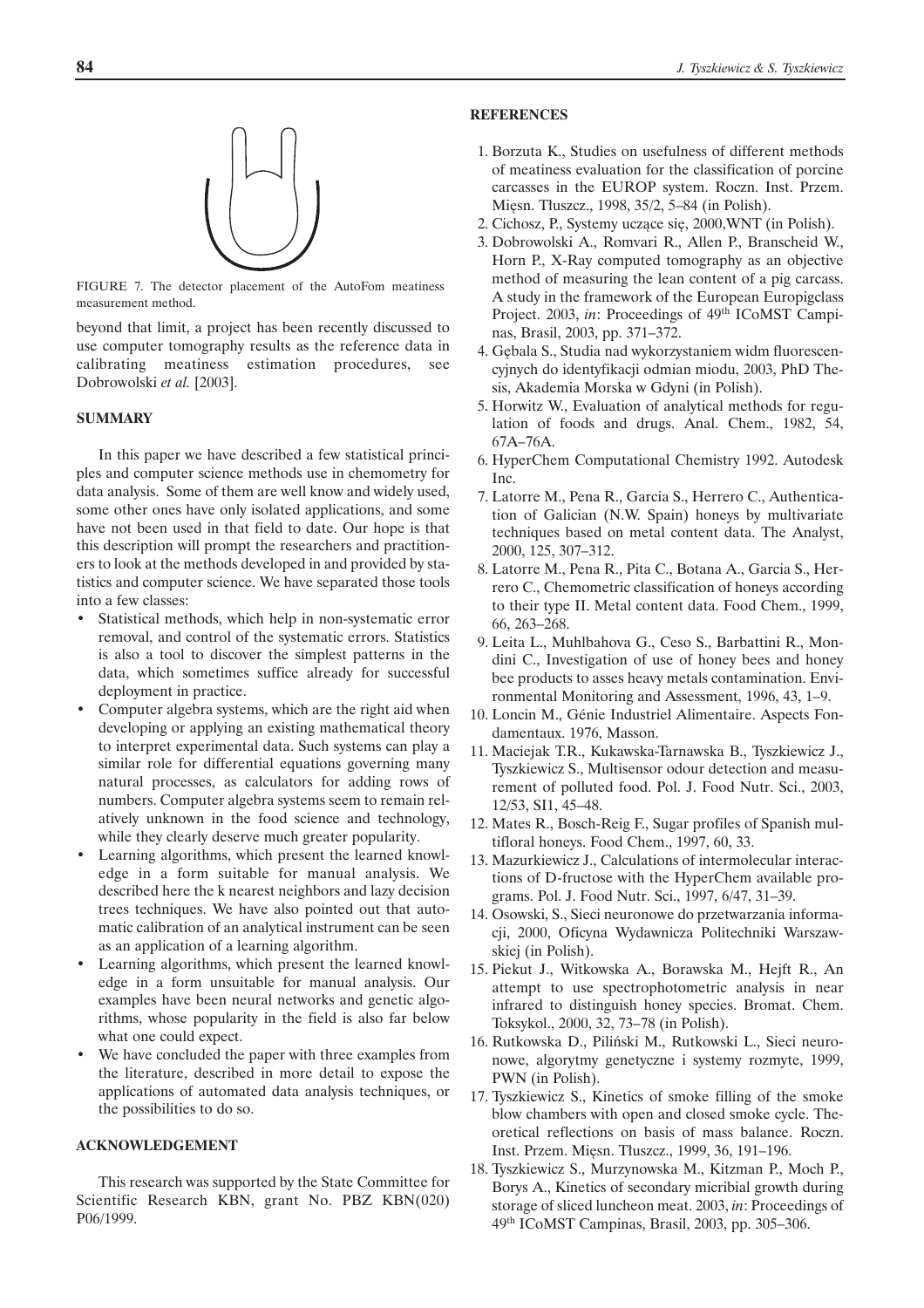- 19. Unique NIR solutions based on the NIRCAL Version 3.0 chemometric software, Büchi Labortechnik, 2003.
- 20. Witten I.H., Frank E., Data Mining: Practical Machine Learning Tools and Techniques with Java Implementation, 1999, Morgan Kaufmann.